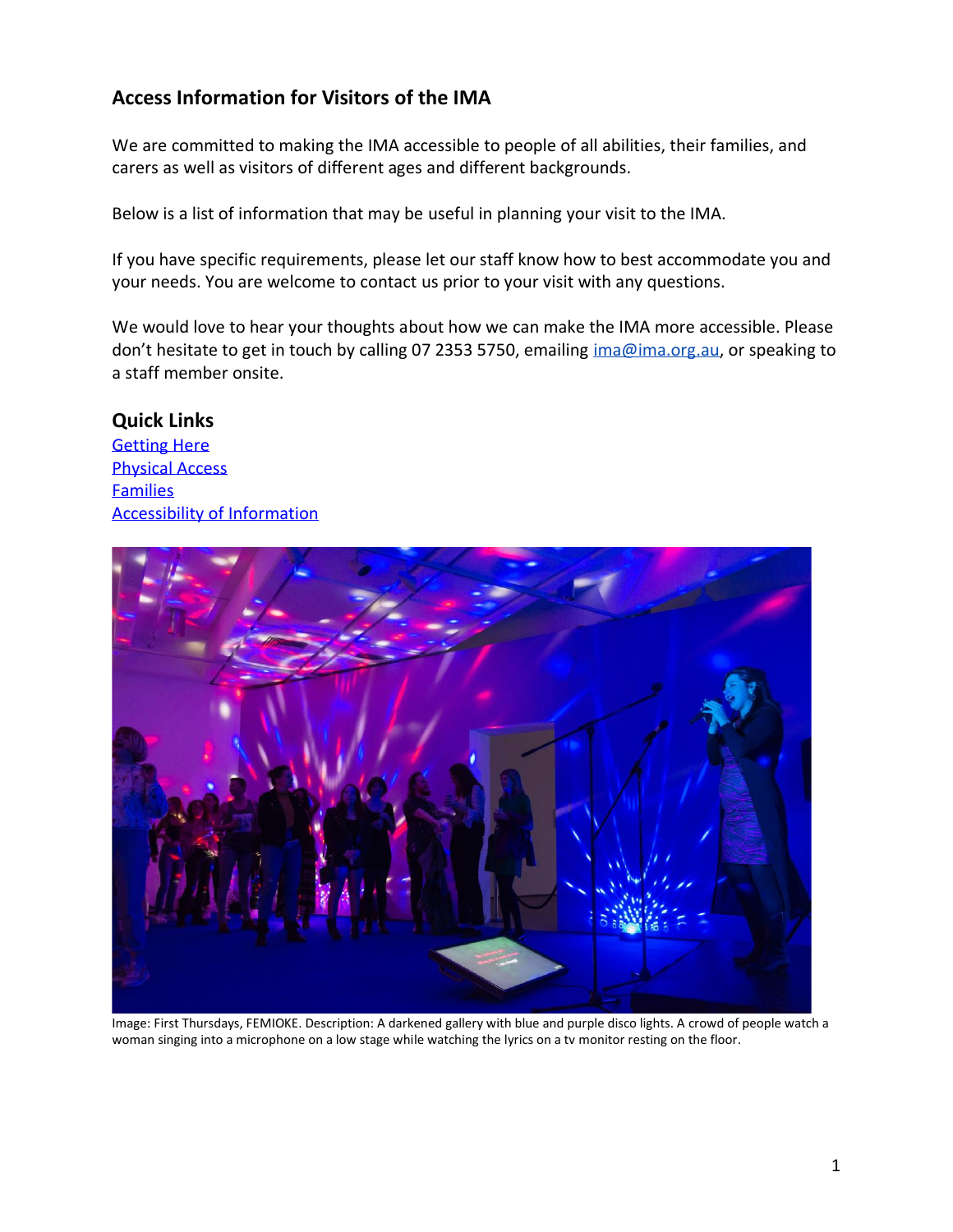# **Getting Here**

## **Public Transport:**

- The 199, 196, and 195 buses stop directly outside the Judith Wright Centre of Contemporary Arts on Brunswick Street.
- The IMA is a 650m walk from Fortitude Valley train station along Brunswick Street with flat, continuous footpaths and a number of intersection crossings with traffic lights.

### **Parking:**

- A free accessible carpark is available at the Judith Wright Centre of Contemporary Arts secure carpark. Please contact us in advance to book and gain access.
- Metered street parking is available in the streets surrounding the IMA, however parking is usually busy during the week.
- Nearby parking lots include Wilson Parking, Berwick Street (opposite the IMA); King's Parking, Warner Street; Chinatown Car Park, Ann and Wickham Streets; and Chinatown Mall, Alfred and Alden Streets.

### **Taxis and Ride Share:**

• A taxi phone is available on the ground floor near the toilets, or a cab can be ordered for you by a member of our staff.

## **Drop Off:**

• There is a loading zone directly across from the IMA Courtyard on Berwick Street if you are being dropped off or picked up. There are kerb ramps at the intersection of Brunswick and Berwick Streets and a footpath which leads to the IMA Courtyard ramp.

# **Physical Access**

### **Ground Floor Galleries and Foyer:**

- The ground floor galleries are accessible via a small number of shallow stairs with no handrail or via a ramp into the courtyard.
- The ramp width is 108cm.
- The gallery has double doors with long handles which can be heavy. The right set of doors when facing the gallery open both inwards and outwards.
- The foyer is also accessible via a glass automatic door to the right of the IMA branded doors.
- In the galleries and foyer there are no stairs and the floor is flat and suitable for wheelchairs.
- You are welcome to charge your equipment in our foyer.
- Seating will be provided at all events and public programs and can be made available within an exhibition on request.

### **Gallery Shop:**

- Our Gallery Shop is located in the foyer on the ground floor.
- Most of our displays and the front desk are low, however there are two tall bookcases. Please do not hesitate to ask a member of staff if you require assistance in the Gallery Shop.
- Permanent seating is available in the Gallery Shop.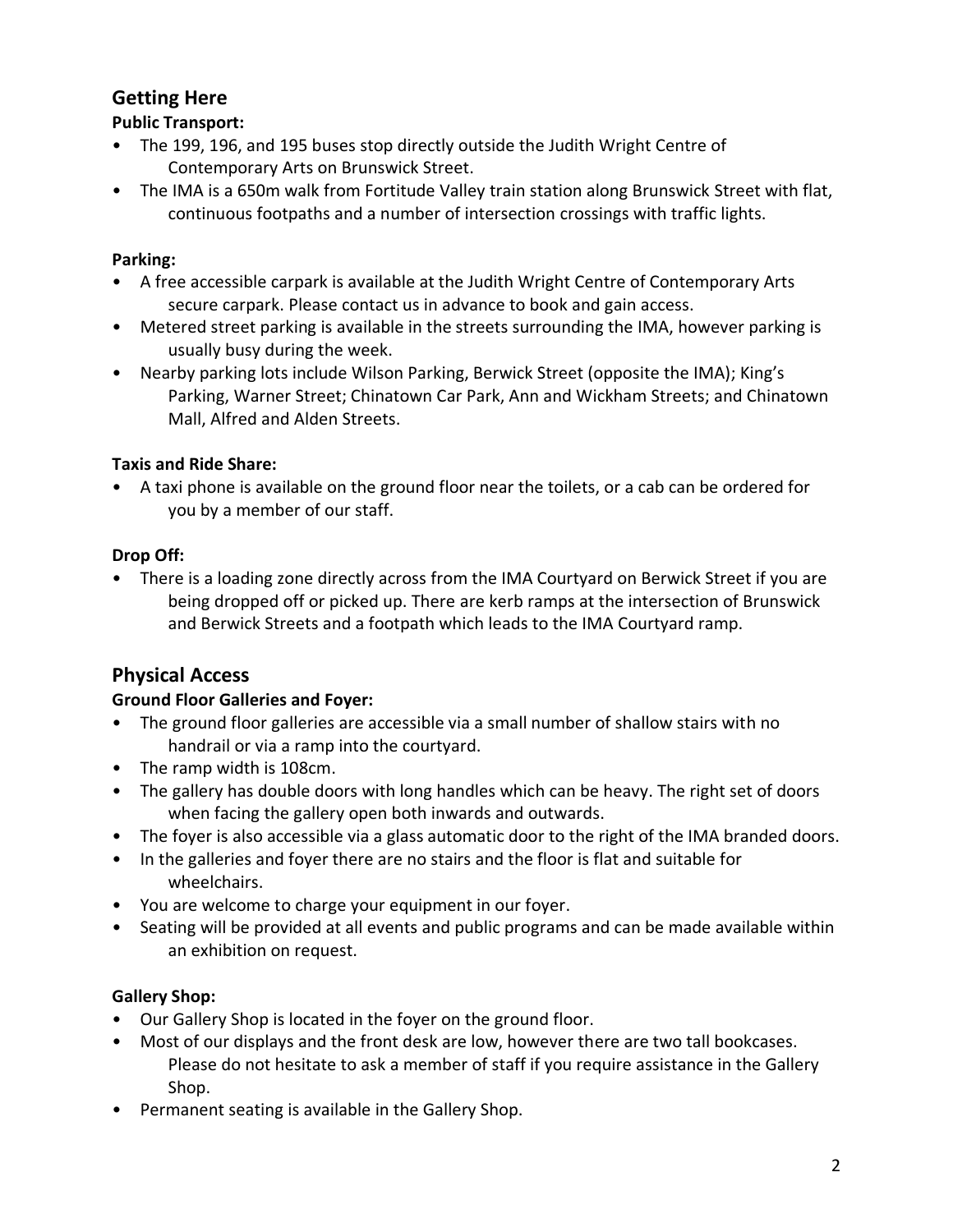### **Belltower Gallery:**

- During renovations to the Judith Wright Centre of Contemporary Arts' foyer, access to the IMA Belltower gallery is limited to three steps with a handrail on Brunswick street, or via the elevator from the ground floor.
- The elevator door width is 109cm.
- The floor is flat and suitable for wheelchairs.

### **Screening Room:**

- The doorway width of the Screening Room is 80cm.
- The Screening Room has a ramp but can only accommodate one wheelchair at a time. Please contact us in advance for more information.
- The Screening Room is often very dark when showing video works. Please let a member of staff know if you require more light.

#### **Toilets:**

- There is an accessible toilet on the ground floor with a baby change table.
- Sharps disposal is available in all ground floor toilets.
- Another set of toilets, an accessible toilet, and a shower on the second floor of the Judith Wright Centre can be accessed via the lift.
- The only non-gender-specific toilets are the accessible toilets, on the ground floor and level 2.

#### **Assistance and Support Animals:**

• Assistance and support animals are welcome and drinking water is available on request.

### **Lighting:**

• Our Gallery Shop uses fluorescent lighting, which can be turned off during the daytime upon request. Our galleries may use fluorescent lighting. Please speak to a member of staff if you have any concerns.

#### **Information for people with severe allergies or who are immunocompromised:**

- We welcome the use of safety/particulate masks.
- If you have a severe allergy, please get in touch and we will require our staff not open, eat, or supply foods at events that may affect your health. Please notify us within 24 hours of your visit.
- The air-conditioning in the Screening Room can be turned off, however air-conditioning in our gallery spaces may require constant temperatures for archival purposes. Please contact us with any queries.

#### **Food, drinks, and smoking:**

• At our events free non-alcoholic beverages will always be provided.